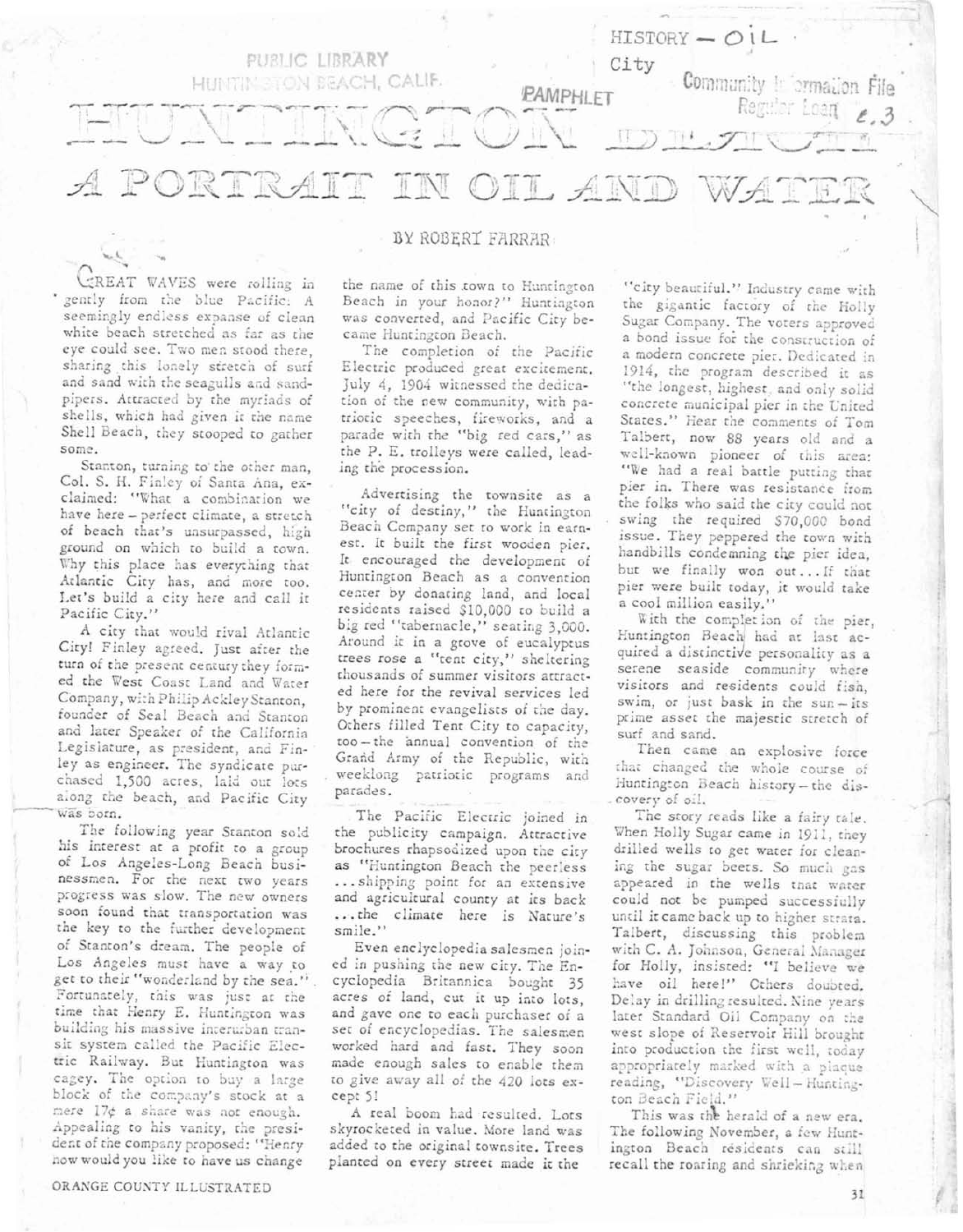the gusher, Bolsa Chica Number One, blew in, spouting gas and oil with unbelievable force. Huge crowds gathered while 500 men fought to control the flow as the well released 2,000 barrels of oil and more than 4,000,000 cubic feet of gas daily. The excitement was so great that the authorities even dismissed school so that the children could see the sight!

Bolsa Chica No. 1 was the forerunner of vast additional drillings which have made Huntington Beach the third largest oil field in California, with 1964 production from 1,776 wells of 16,095,564 barrels. So great was its fame that it changed the whole course of a seaside community. Henceforth, oil and water would mix to build a mighty city.

Overnight Huntington Beach became an oil boom town. Within a few days the population doubled. Built to a fever pitch by Southern California newspaper and national advertising, people from all parts of the country began the trek for "black gold." The once quiet city was seething with excitement. Scores of corporations were formed and their stocks put on the market. The old established oil companies drilled more and more wells. Even some of the small companies made tantastic profits. Each owner of an "encyclopedia lot," supposedly worthless by now, received an income of \$100 a month!

The big bonanza continued for several years. Then excitement died down, only to flare again in 1926 with the discovery of a vast deposit of oil in the residential district. Hundreds of homes and apartments were torn down to make way for the towering derricks. Oil fever hit again 29 years later, except that improved machinery replaced the older methods of drilling and pumping. Meanwhile, two Huntington Beach men, H. H. McVicar and "Doc" Rood, perfected the whipstock method. Their first well, the "Vicaroo," inaugurated the hunt for undersea oil. Today some 500 whipstock wells drill at such an angle as to reach the fabulously rich offshore oil, known as the tidelands pool, tapping a basin 12,183 feet below the water.

Despite the glamour of oil and the excitement which came in its wake, Huntington Beach remained a small town. Proud of its incomparable beach, it preferred to be known as the "seaside community"-but not